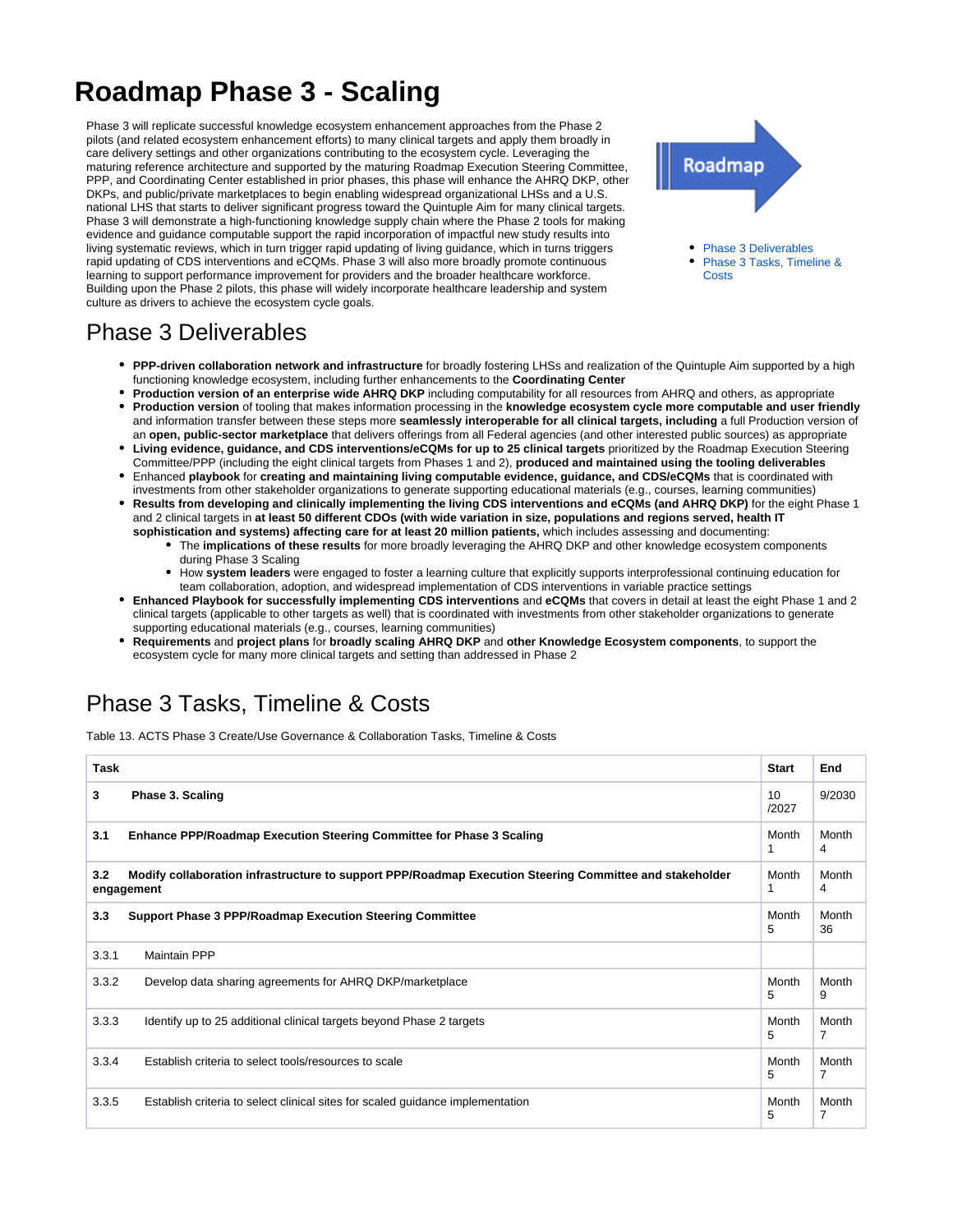| 3.3.6                | Ensure broad stakeholder engagement in scaling requirements development                                                                        | Month<br>5  | Month<br>11 |
|----------------------|------------------------------------------------------------------------------------------------------------------------------------------------|-------------|-------------|
| 3.3.7                | Ensure broad stakeholder engagement in Agile Scaling work on Phase 3 Infrastructure, Evidence/Guidance, and<br><b>Implementation Tasks</b>     | Month<br>10 | Month<br>30 |
| 3.3.8<br>development | Ensure broad stakeholder engagement in Phase 3 Scaling feedback evaluation and Phase 4 project plan                                            | Month<br>29 | Month<br>36 |
| 3.4                  | <b>Enhance and leverage the Coordinating Center</b>                                                                                            | Month       | Month<br>36 |
| 3.4.1                | Institute project management for AHRQ DKP Scaling Phase                                                                                        | Month       | Month<br>36 |
| 3.4.2                | Coordinate scaling requirements gathering, development, evaluation, and Phase 4 LHS/Quintuple Aim planning with<br>other pertinent initiatives | Month<br>3  | Month<br>36 |
| 3.4.3                | Cultivate opportunities for public and private organizations to contribute to and benefit from Phase 3                                         | Month       | Month<br>36 |
| 3.4.4                | Hold an annual meeting                                                                                                                         | Month       | Month<br>36 |

Table 14. ACTS Phase 3 Enhance/Leverage Infrastructure Tasks, Timeline & Costs

| <b>Task</b> |                                                                                                    | Start    | End      |
|-------------|----------------------------------------------------------------------------------------------------|----------|----------|
| 3.5         | Maintain Phase 2 AHRQ DKP Pilot and Enhance into Full Enterprise Solution                          | Month 1  | Month 36 |
| 3.5.1       | Leverage requirements from Phase 2 pilot to enhance AHRQ DKP technology and processes              | Month 1  | Month 18 |
| 3.5.2       | Leverage requirements from Phase 2 pilot to enhance AHRQ DKP content                               | Month 6  | Month 18 |
| 3.5.3       | Stage and test platform, gather feedback, and modify development environment                       | Month 19 | Month 24 |
| 3.5.4       | Produce an enterprise Production AHRQ DKP pilot                                                    | Month 25 | Month 36 |
| 3.5.5       | Maintain the AHRQ DKP                                                                              | Month 1  | Month 36 |
| 3.6         | Integrate and enhance Phase 2 tooling                                                              | Month 5  | Month 28 |
| 3.6.1       | Determine requirements for a high-functioning knowledge supply chain for the 8-25 clinical targets | Month 5  | Month 11 |
| 3.6.2       | Produce tooling for a high-functioning knowledge supply chain                                      | Month 12 | Month 28 |

Table 15. ACTS Phase 3 Enhance/Develop Living, Computable Guidance Tasks, Timeline & Costs

| Task           |                                                                                | <b>Start</b> | End      |
|----------------|--------------------------------------------------------------------------------|--------------|----------|
| 3.7<br>targets | Demonstrate a high-functioning knowledge supply chain for at least 25 clinical | Month 3      | Month 36 |
| 3.8            | Use and enhance the Living Guidance Development Playbook                       | Month 3      | Month 36 |

## Table 16. ACTS Phase 3 Enhance Guidance Implementation & Assessment Tasks, Timeline & Costs

| Task  |                                                                                                                                | <b>Start</b> | End         |
|-------|--------------------------------------------------------------------------------------------------------------------------------|--------------|-------------|
| 3.9   | Integrate the living CDS/eCQM into information systems and clinical workflows in at least 50 CDOs for 8-25<br>clinical targets | Month 8      | Month<br>28 |
| 3.9.1 | Select CDO sites, providers, and patients for quidance implementation and assessment                                           | Month 8      | Month<br>14 |
| 3.9.2 | Integrate interventions into systems, reengineer workflows, and train staff                                                    | Month<br>15  | Month<br>21 |
| 3.9.3 | Deploy tools and workflows into care delivery activities                                                                       | Month<br>22  | Month<br>28 |